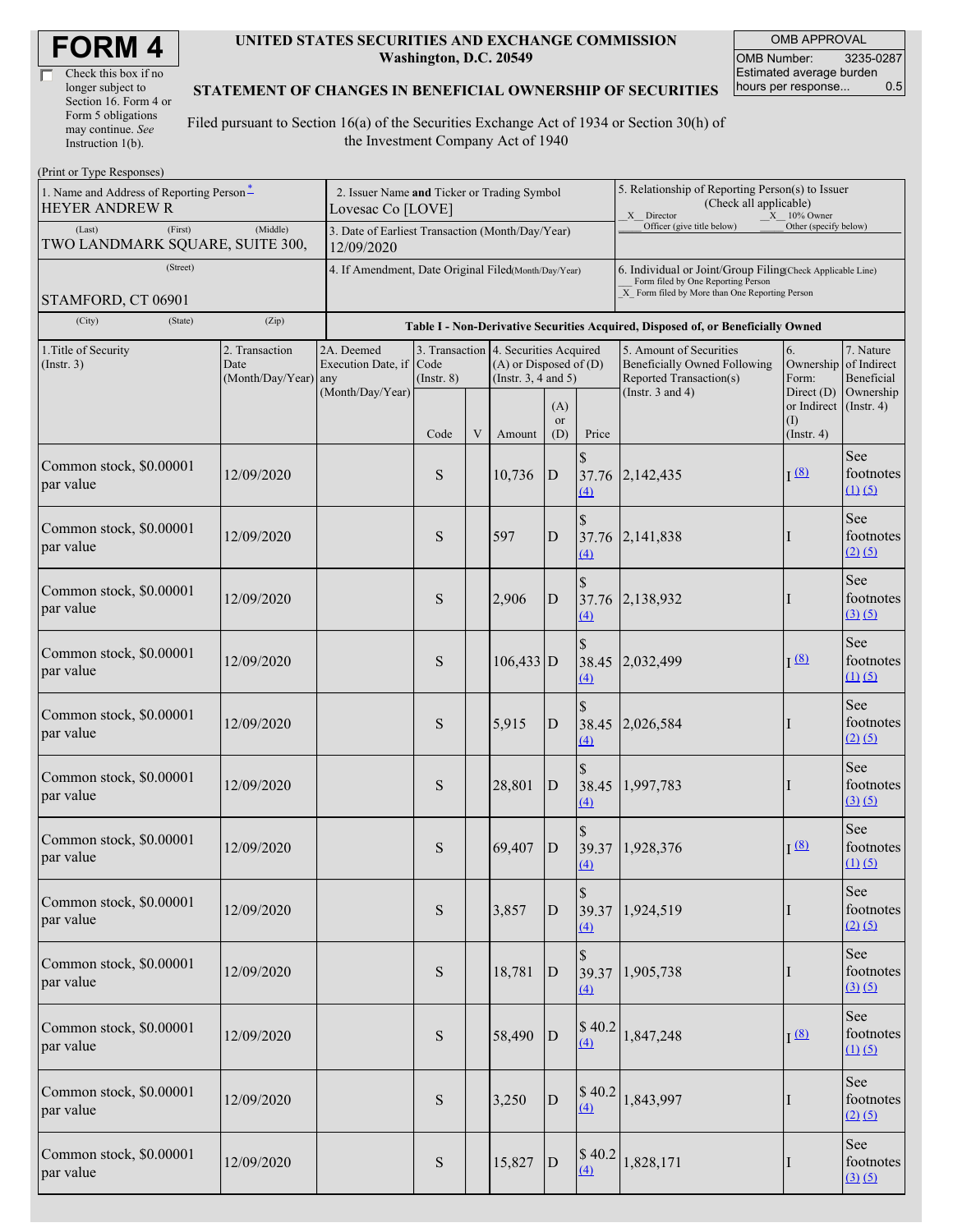| Common stock, \$0.00001<br>par value | 12/10/2020 | S | 81,236 | D            | $\Delta$                       | 40.32 1,746,935 | I(8)                | See<br>footnotes<br>(1) (5)       |
|--------------------------------------|------------|---|--------|--------------|--------------------------------|-----------------|---------------------|-----------------------------------|
| Common stock, \$0.00001<br>par value | 12/10/2020 | S | 4,515  | $\mathbf{D}$ | $\mathcal{S}$<br>(4)           | 40.32 1,742,420 |                     | See<br>footnotes<br>(2) (5)       |
| Common stock, \$0.00001<br>par value | 12/10/2020 | S | 21,982 | D            | $\Delta$                       | 40.32 1,720,438 |                     | <b>See</b><br>footnotes<br>(3)(5) |
| Common stock, \$0.00001<br>par value | 12/10/2020 | S | 13,020 | $\mathbf{D}$ | $\mathcal{S}$<br>(4)           | 41.12 1,707,418 | I <sup>(8)</sup>    | See<br>footnotes<br>(1) (5)       |
| Common stock, \$0.00001<br>par value | 12/10/2020 | S | 724    | $\mathbf{D}$ | (4)                            | 41.12 1,706,694 |                     | See<br>footnotes<br>$(2)$ $(5)$   |
| Common stock, \$0.00001<br>par value | 12/10/2020 | S | 3,523  | D            | $\mathbf{\hat{S}}$<br>$\Delta$ | 41.12 1,703,171 |                     | <b>See</b><br>footnotes<br>(3)(5) |
| Common stock, \$0.00001<br>par value |            |   |        |              |                                | 128,687         | $D \nightharpoonup$ |                                   |
| Common stock, \$0.00001<br>par value |            |   |        |              |                                | 33,515          |                     | See<br>footnote<br>(7)            |
| Common stock, \$00001 par<br>value   |            |   |        |              |                                | 1,216,073       | $D^{(8)}$           |                                   |

Reminder: Report on a separate line for each class of securities beneficially owned directly or indirectly. [

SEC 1474 (9-02)

**Persons who respond to the collection of information contained in this form are not required to respond unless the form displays a currently valid OMB control number.**

### **Table II - Derivative Securities Acquired, Disposed of, or Beneficially Owned**

|                        |                            |                                  |                                       |      |                 |            | (e.g., puts, calls, warrants, options, convertible securities) |            |            |                 |                  |                              |                       |                      |
|------------------------|----------------------------|----------------------------------|---------------------------------------|------|-----------------|------------|----------------------------------------------------------------|------------|------------|-----------------|------------------|------------------------------|-----------------------|----------------------|
| 1. Title of $\vert$ 2. |                            | 3. Transaction                   | 3A. Deemed                            |      |                 |            | 6. Date Exercisable                                            |            |            | 7. Title and    |                  | 8. Price of 9. Number of 10. |                       | 11. Nature           |
|                        | Derivative Conversion Date |                                  | Execution Date, if Transaction Number |      |                 |            | and Expiration Date                                            |            |            | Amount of       |                  | Derivative Derivative        | Ownership of Indirect |                      |
| Security               |                            | or Exercise (Month/Day/Year) any |                                       | Code | $\circ$ f       |            | (Month/Day/Year)                                               |            |            | Underlying      | Security         | Securities                   | Form of               | Beneficial           |
| $($ Instr. 3 $)$       | Price of                   |                                  | $(Month/Day/Year)$ (Instr. 8)         |      |                 | Derivative |                                                                |            | Securities |                 | $($ Instr. 5 $)$ | Beneficially                 |                       | Derivative Ownership |
|                        | Derivative                 |                                  |                                       |      | Securities      |            |                                                                |            |            | (Instr. $3$ and |                  | Owned                        | Security:             | $($ Instr. 4 $)$     |
|                        | Security                   |                                  |                                       |      | Acquired        |            |                                                                |            | (4)        |                 |                  | Following                    | Direct $(D)$          |                      |
|                        |                            |                                  |                                       |      | $(A)$ or        |            |                                                                |            |            |                 |                  | Reported                     | or Indirect           |                      |
|                        |                            |                                  |                                       |      | Disposed        |            |                                                                |            |            |                 |                  | $Transaction(s)$ (I)         |                       |                      |
|                        |                            |                                  |                                       |      | of(D)           |            |                                                                |            |            |                 |                  | $($ Instr. 4 $)$             | $($ Instr. 4 $)$      |                      |
|                        |                            |                                  |                                       |      | $($ Instr. $3,$ |            |                                                                |            |            |                 |                  |                              |                       |                      |
|                        |                            |                                  |                                       |      | 4, and 5)       |            |                                                                |            |            |                 |                  |                              |                       |                      |
|                        |                            |                                  |                                       |      |                 |            |                                                                |            |            | Amount          |                  |                              |                       |                      |
|                        |                            |                                  |                                       |      |                 |            | Date                                                           | Expiration |            | <b>or</b>       |                  |                              |                       |                      |
|                        |                            |                                  |                                       |      |                 |            | Exercisable Date                                               |            |            | Title Number    |                  |                              |                       |                      |
|                        |                            |                                  |                                       |      |                 |            |                                                                |            |            | of              |                  |                              |                       |                      |
|                        |                            |                                  |                                       | Code | $(A)$ $(D)$     |            |                                                                |            |            | <b>Shares</b>   |                  |                              |                       |                      |

## **Reporting Owners**

|                                                                                            | <b>Relationships</b> |               |         |       |  |  |  |  |
|--------------------------------------------------------------------------------------------|----------------------|---------------|---------|-------|--|--|--|--|
| <b>Reporting Owner Name / Address</b>                                                      | Director             | 10%<br>Owner) | Officer | Other |  |  |  |  |
| <b>HEYER ANDREW R</b><br>TWO LANDMARK SQUARE, SUITE 300<br>STAMFORD, CT 06901              | X                    | X             |         |       |  |  |  |  |
| Mistral Equity Partners, LP<br><b>650 FIFTH AVENUE</b><br>10TH FLOOR<br>NEW YORK, NY 10019 |                      | X             |         |       |  |  |  |  |

# **Signatures**